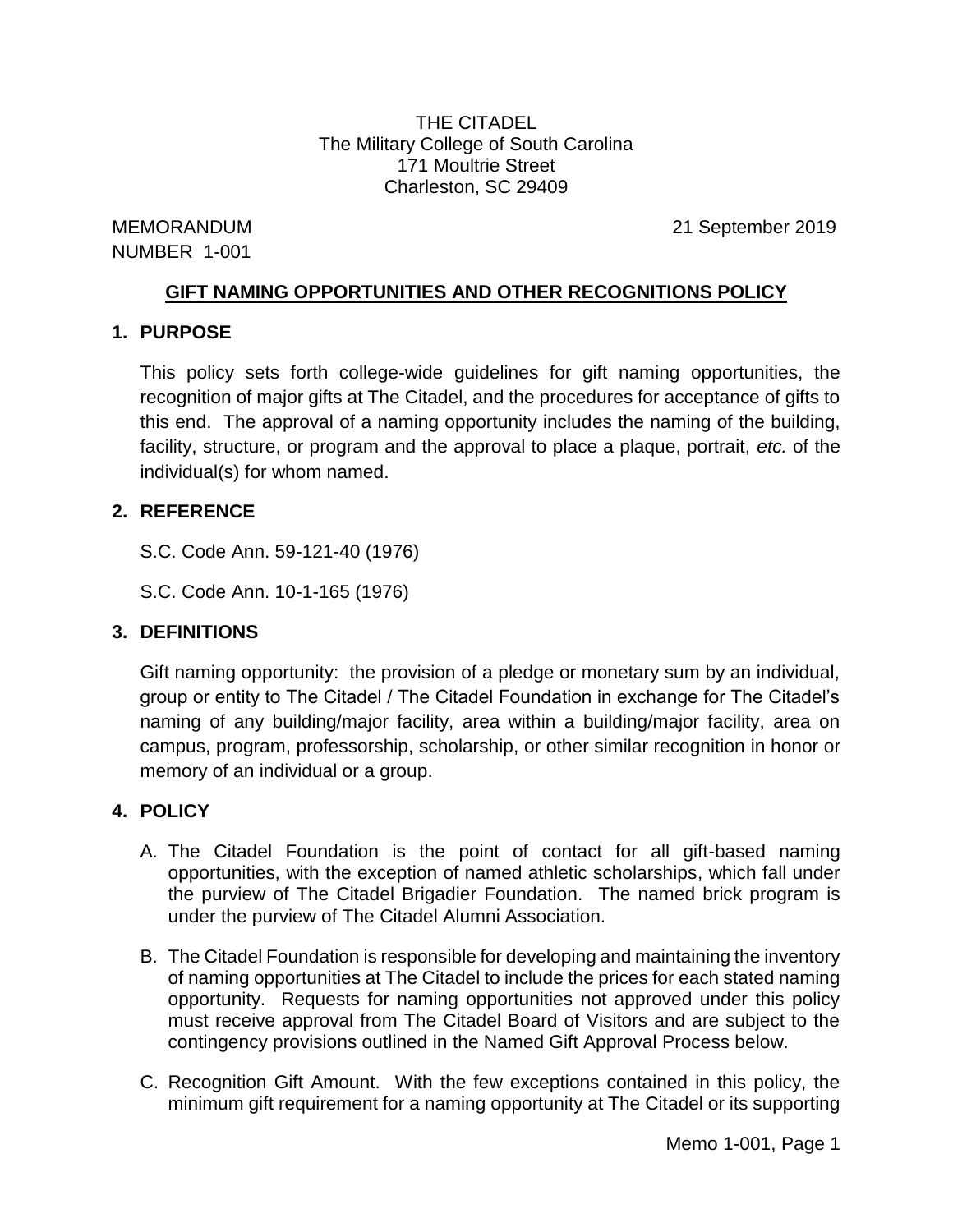organizations is \$10,000. Gifts of cash, stock, or materials/services may be made in accordance with existing college gift acceptance policy. Deferred gifts made through a donor's estate will be addressed and reviewed on a case by case basis.

- D. Significant Gifts. Significant gifts to The Citadel will provide opportunities for donors to designate the name of a college program, facility, academic unit, scholarship, or other entity of the donor's choosing, providing that the entity is available to be named. The following factors must be taken into consideration when considering these naming opportunities:
	- 1. When a facility or area is named in recognition of a donor or a non-donor honoree, that name will generally be effective for the useful life of the facility or the designated use of the area. If a facility must be replaced or substantially renovated, or the use of an area re-designated, it may be renamed, subject to the specific terms and conditions set forth in any gift agreements related to the prior naming action. In the absence of such terms and conditions, the naming opportunity will terminate along with the associated facility or program.
	- 2. All reasonable efforts will be made to inform in advance the original donors or honorees and their immediate family members as the useful life of the named facility, area, or program comes to an end.
	- 3. Appropriate recognition of earlier donors and honorees shall be included in or adjacent to new and renovated facilities, as well as in redeveloped areas.
	- 4. When proposing to change the function of a named facility or area, a review of related gift agreements must be conducted and documents to determine if the proposed use is consistent with the restrictions that may have been previously stipulated. If the proposal for change in use is inconsistent with the original intended use, legal counsel shall be consulted.
	- 5. To avoid any appearance of commercial influence or conflict of interest, additional due diligence should be taken before recommending the naming of a major program or area, building, open space, roadway, or program that involves any commercial enterprise, corporation, corporate foundation, affiliated organization, or political group.
	- 6. Signage shall be consistent with existing styles as approved by The Citadel Foundation and The Citadel Vice President for Facilities and Engineering.
	- 7. The size, design, and wording of plaques and other signs that acknowledge corporate generosity and express appreciation shall be modest in size and exclude logos to avoid the appearance of advertising or endorsement.
	- 8. The acceptability of these gifts is based on the following: college needs and priorities; the usefulness and instructional or inspirational value to the undergraduate and graduate student body; the physical or aesthetic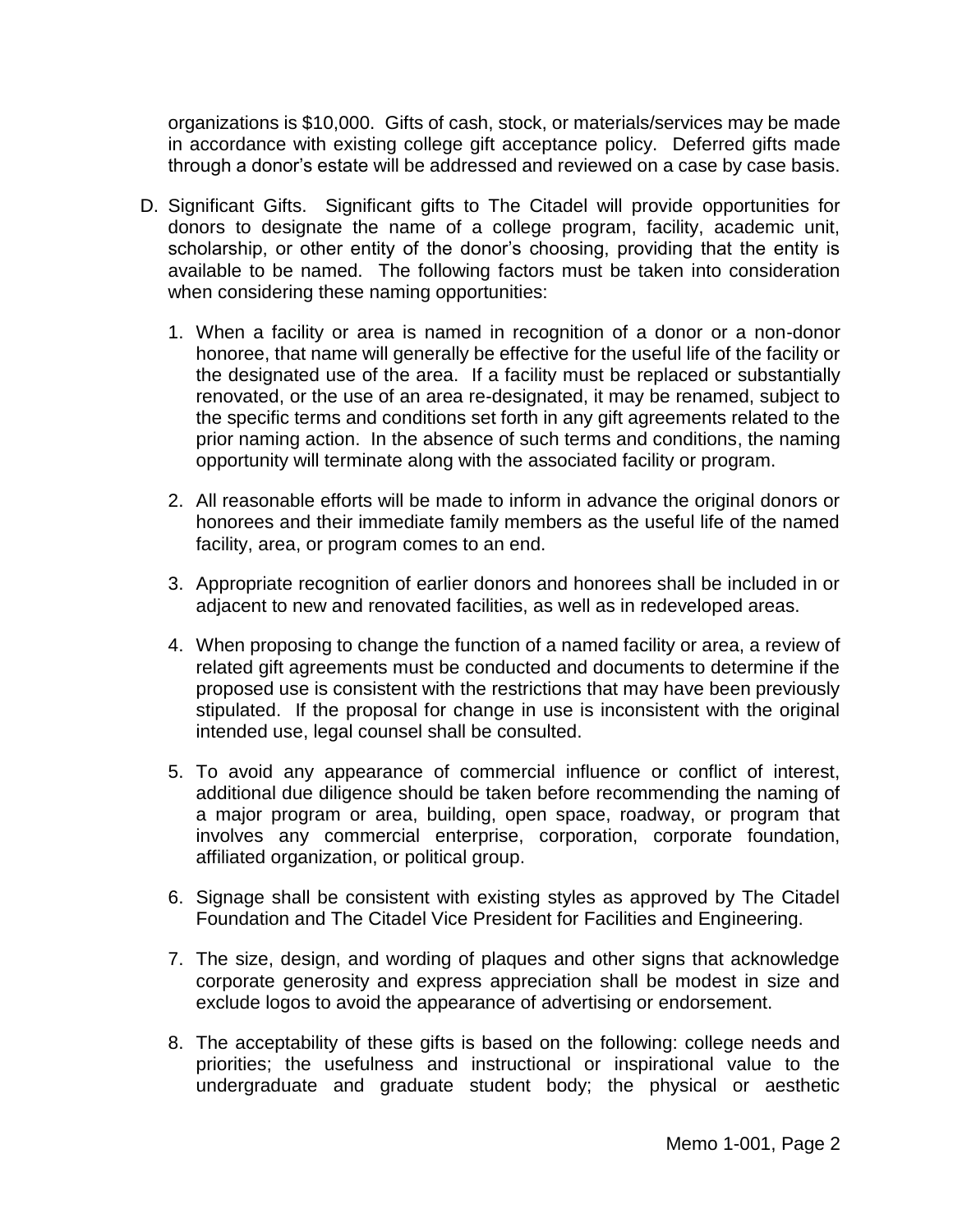enhancement of the campus; the contribution to the heritage and reputation of The Citadel or the accomplishments of its students, alumni, and friends.

- 9. Gifts in support of naming opportunities may be deductible in accordance with IRS guidelines. For specific tax questions, donors should consult their personal financial or legal advisor. Costs associated with materials and other operational expenses to create donor recognition systems or plaques will be paid for out of the gift from the donor in accordance with industry best practices.
- E. Gift Agreements. Each named gift should be accompanied by a gift agreement that has been approved and signed by the donor or designated donor representative(s) and the appropriate Foundation or college representative(s). Each gift agreement specifies the pledge period to reach the funding level, the purpose of the gift, and any restrictions within college guidelines as to distribution from the fund.
- F. Timeframe for Pledge Gifts. Endowed gifts have five years to reach the minimum funding level established in the gift agreement. Scholarship funds that do not reach the minimum level within the five-year period will be transferred to the Academic Endowment Fund or other agreed-upon fund. Pledges to Class Reunion Campaign named endowed projects may have up to six years to reach the project goal, depending upon when the pledge is made within the scope of the reunion. With regard to other endowments, if the stated minimum is not achieved in accordance with the time period designated in the fund agreement, then the fund may be terminated and the funds expended for the area originally specified by the donor. In the event the pledge by a donor is not fulfilled, the naming opportunity at The Citadel will be forfeited.
- G. Named Gift Approval Process. The Citadel Board of Visitors has final approval for all naming opportunities at the college. However, to streamline the approval process, the Board authorizes The Citadel Foundation to act as coordinator of gift agreements and naming designations in accordance with this policy.
	- 1. The Board of Visitors authorizes the President of The Citadel, as appropriate, and upon recommendation by the Foundation's Development Committee and/or the Naming Opportunities Committee composed of the Provost, Senior Vice President for Operations and Administration, Vice President for Finance and Business, Vice President for Facilities and Engineering, Chief Executive Officer of The Citadel Foundation, and Vice President of Donor Relations of The Citadel Foundation, to make decisions regarding naming opportunities not covered by this policy for gifts under \$100,000. The Naming Opportunities Committee will coordinate naming opportunities with the Vice President or Dean responsible for particular programs or activities being supported by a gift that entitles the donor to a naming opportunity.
	- 2. For gifts above \$100,000, the President, upon recommendation by the Foundation's Development Committee and/or the Naming Opportunities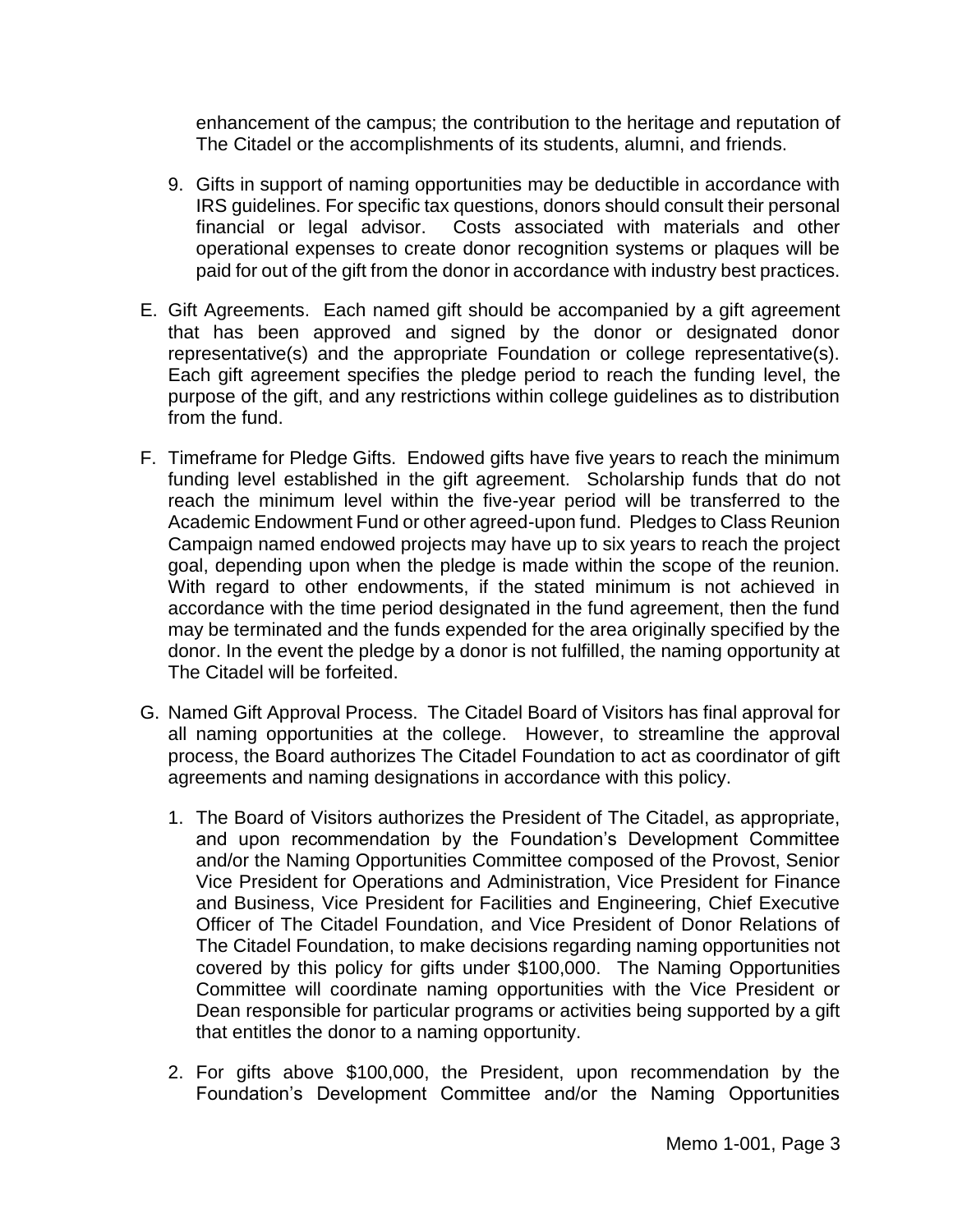Committee, will make recommendations to the Board of Visitors with regard to any decision to name a physical structure or facility at The Citadel.

- H. Naming Opportunities.
	- 1. For Naming Opportunities for Academic Gifts, see [Annex A.](#page-5-0)
	- 2. For Naming Opportunities for Building/Facility Gifts, see [Annex B.](#page-8-0)
	- 3. For Naming Opportunities for In-Kind Material and Equipment Gifts, see [Annex](#page-10-0) C.
	- 4. For Naming Opportunities for Memorial and other Special Named Gifts, see [Annex D.](#page-12-0)
- I. Committees Related to Gift Naming and Recognition. For a summary of the committees related to this policy, see [Annex E.](#page-13-0)

# **5. COMPLIANCE**

Non-compliance with this policy may result in naming opportunities and other recognition opportunities not being placed in effect.

### **6. NOTES**

# **A. Dates of Official Enactment and Amendments:**

Approved by the Chair, Board of Visitors 21 September 2019.

### **B. Responsible Department:**

Office of Institutional Advancement

### **C. Responsible Official:**

Vice President for Institutional Advancement

### **D. Cross References:**

N/A

# **7. RESCISSION**

The Policy and Procedures for Gift naming Opportunities and Other Recognition adopted by The Citadel Board of Visitors on 12 April 2003 and last amended on 1 May 2015, Memorandum 7, Policy Governing Memorials, Scholarships, and Recognition, dated 30 June 1997.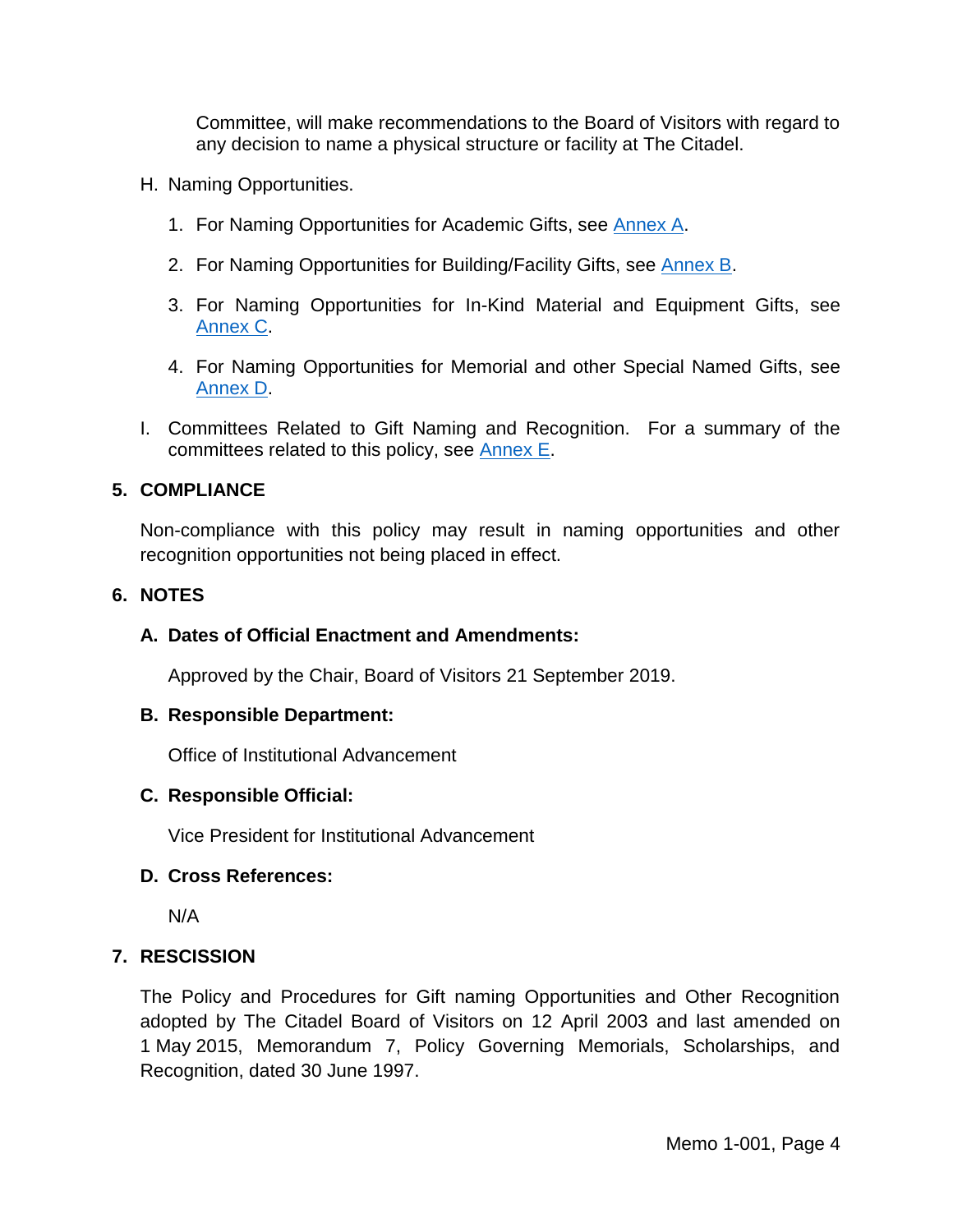### **8. REVIEW**

Review this policy on a biennial basis.

FOR THE BOARD OF VISITORS:

|                 | //Signed, FLP, 21 September 2019//          |
|-----------------|---------------------------------------------|
| <b>OFFICIAL</b> | COL FRED L. PRICE, JR                       |
|                 | <b>Chair, The Citadel Board of Visitors</b> |

Attachments:

[Annex A,](#page-5-0) Naming Opportunities for Academic Gifts

[Annex B,](#page-8-0) Naming Opportunities for Building/Facility Gifts

[Annex C,](#page-10-0) Naming Opportunities for In-Kind Material and Equipment Gifts

[Annex D,](#page-12-0) Naming Opportunities for Memorial and other Special Named Gifts

[Annex E,](#page-13-0) Summary of Committees Related to Gift Naming and Recognition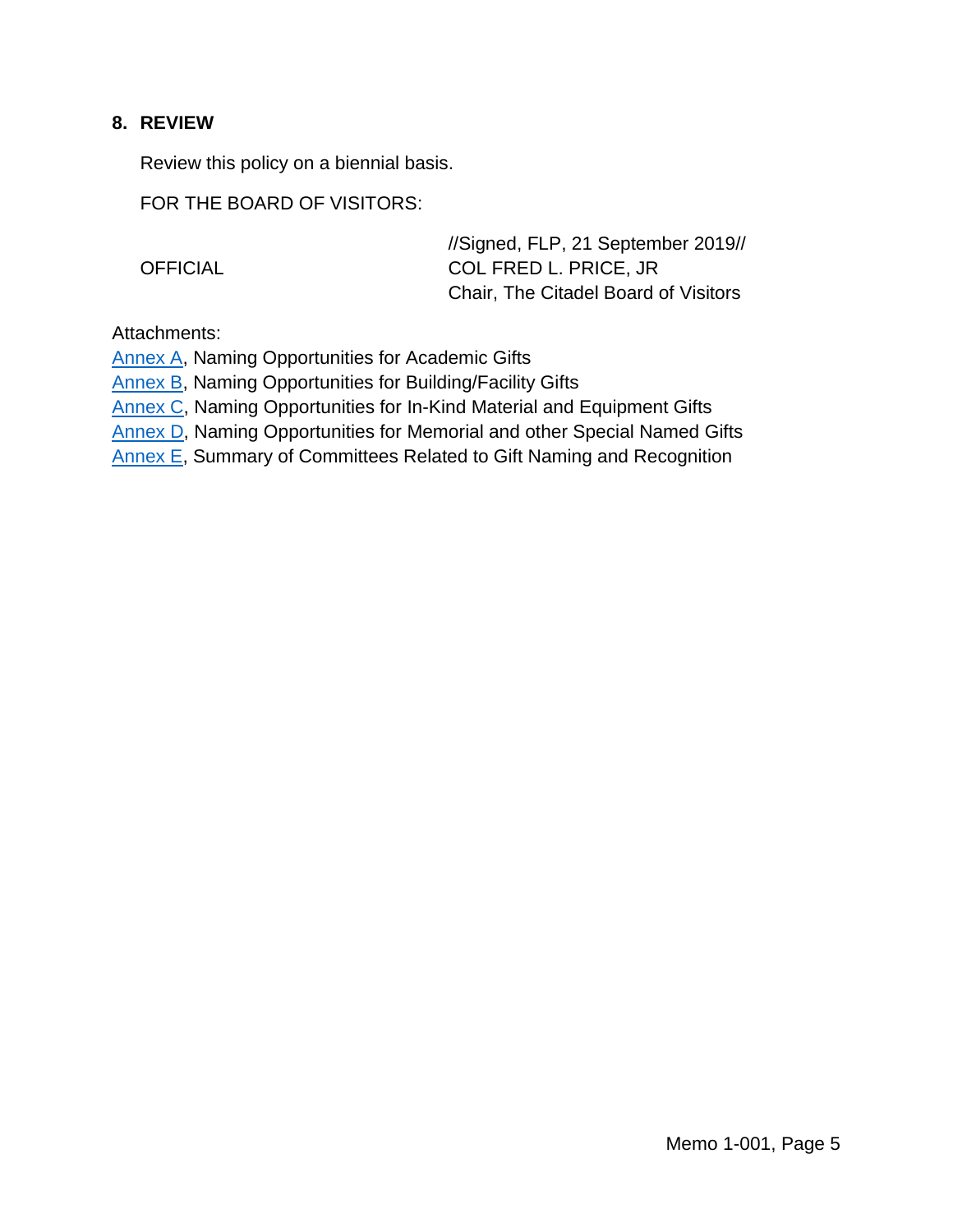### **Annex A Naming Opportunities for Academic Gifts**

- <span id="page-5-0"></span>1. Academic Units.Any private gift associated with the naming of the following units shall be of a level that will transform the nature of the unit involved, enabling that unit to achieve excellence that would have been extremely difficult using public funds alone or the available funds at their disposal prior to the transformative gift. The gift shall be in the form of an endowment. Income from the endowment shall be used to provide a margin of excellence for the designated unit and shall not replace state funds previously made available to the unit. The dollar figures below represent the minimum amounts needed for endowments in the various programs.
	- A. Schools \$10 million minimum. The Military College of South Carolina is composed of the following five academic schools (three of which have been named with BOV approval):<sup>1</sup>
		- 1. The Tommy and Victoria Baker School of Business,
		- 2. The Zucker Family School of Education,
		- 3. The Citadel School of Engineering,
		- 4. The Citadel School of Humanities and Social Sciences, and
		- 5. The Swain Family School of Science and Mathematics.
	- B. Department/Institute/Center \$3-\$5 million (amount contingent on mission and purpose of department/institute/center). 2

Within each school at the college exist academic departments in specific subject areas. In addition to the schools, institutes or centers of excellence may be created at The Citadel to expand the college's offerings in a specific academic pursuit.

- 2. Endowed Faculty Positions.<sup>3</sup> A truly outstanding scholar, teacher, or executive, as judged by rigorous nationally accepted standards, will fill the endowed chair designation. An exceptionally gifted and promising scholar will occupy a named professorship. An individual with a successful background in the relevant discipline will be designated a Leader-in-Residence. Earnings from these endowments may fully fund or enhance the holder's state salary and may also be used to provide related program funding, continuing education, release time, and other needs.
	- A. Dean's Chair \$2.5 million minimum.

 $\overline{a}$ 

<sup>1</sup> The remaining schools may require different endowed or non-endowed gift amounts and will be addressed on a case-by-case basis.

<sup>&</sup>lt;sup>2</sup> Some departments, institutes, or centers may require different endowed or non-endowed gift amounts and will be addressed on a case-by-case basis.

<sup>3</sup> Some endowed faculty positions may require a different amount and will be addressed on a case-bycase basis.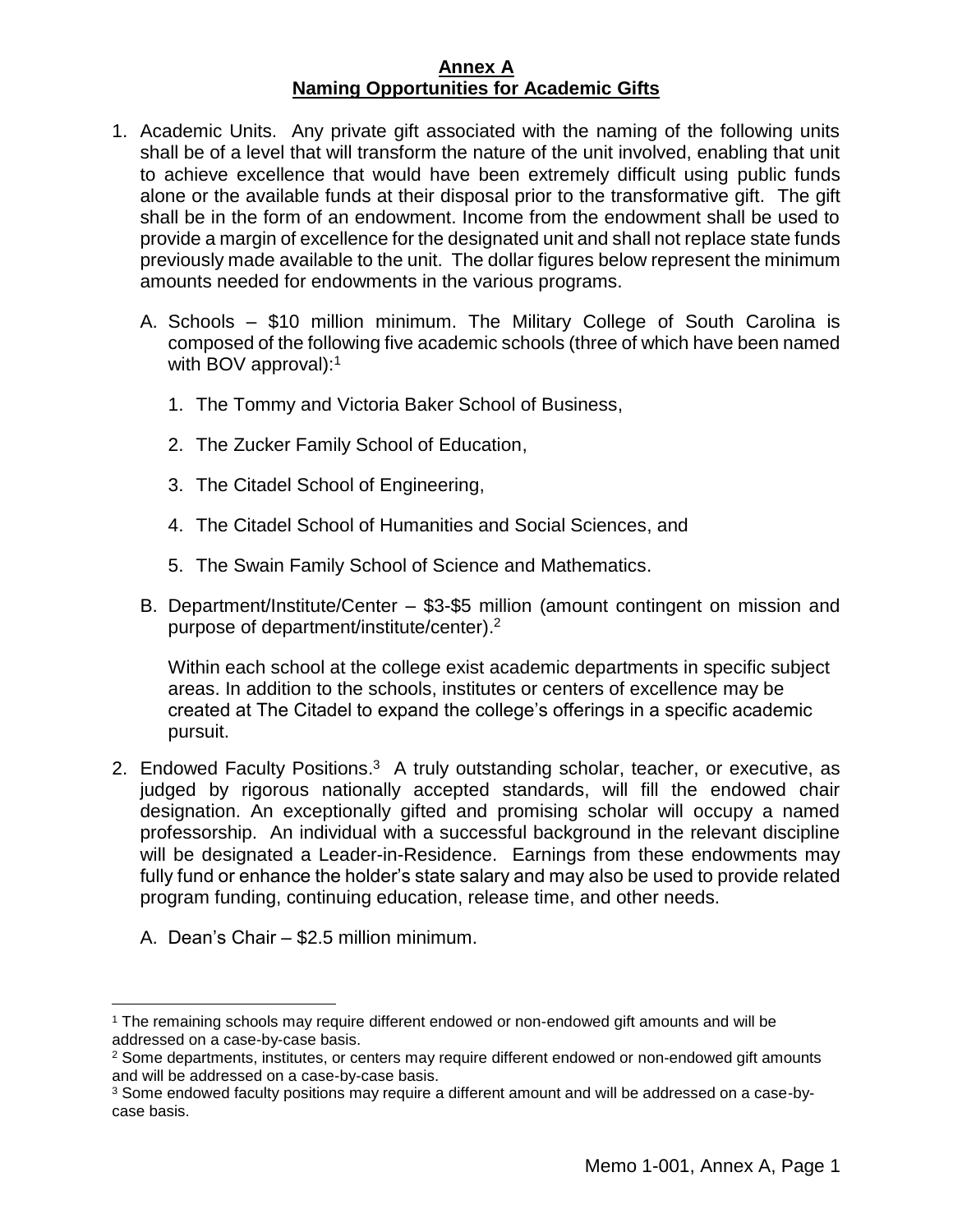B. Faculty Chair – \$1.5 million minimum.

Chairs underwriting department head positions begin at \$1.5 million.

- C. Professorship \$500,000 minimum.
- D. Executive-in-Residence \$250,000 minimum.
- 3. Speaker Series.<sup>4</sup> A speaker series brings to The Citadel a variety of individuals with broad experience and expertise and whose presentations have an interdisciplinary appeal. Earnings from the endowed fund may provide for honoraria, travel expenses, and other associated costs.

Speaker Series – \$250,000 minimum.

 $\overline{a}$ 

- 4. Scholarships. Scholarships are usually designated for undergraduate students and may be awarded based on academic merit and/or financial need. While specific criteria for eligibility for scholarships may be established, flexibility contained in the gift agreement will allow the college to be more successful in recruiting students to The Citadel. Donors will be encouraged to place scholarship gifts in one of the following seven scholarship programs, with associated minimum gift requirements.
	- A. Citadel Scholars \$500,000 minimum. Awarded to top academic performers to provide a full scholarship for four years.
	- B. Citadel Leadership Scholars \$100,000 minimum. Awarded for academic performance combined with proven leadership potential.
	- C. Citadel Armed Forces Scholars \$75,000 minimum. Awarded to students who have earned a three-year or four-year ROTC scholarship.
	- D. Citadel Brigadier Scholars \$500,000 minimum. Awarded to student athletes, with criteria in accordance with NCAA guidelines.
	- E. Named/Restricted Academic Scholarships \$50,000 minimum. Restricted to the intentions of the donor in accordance with The Citadel Foundation Scholarship Guidelines.
	- F. Citadel Brigadier Foundation Named/Restricted Athletic Scholarships. \$25,000 Invested within The Citadel Brigadier Foundation Memorial Fund and restricted to the intentions of the donor in accordance with NCAA guidelines.
	- G. Named Term Scholarships (non-endowed) \$10,000 minimum. Provide at least \$2,500 a year for four (4) years with the option to renew.

<sup>4</sup> Some speaker series may require a different amount and will be addressed on a case-by-case basis.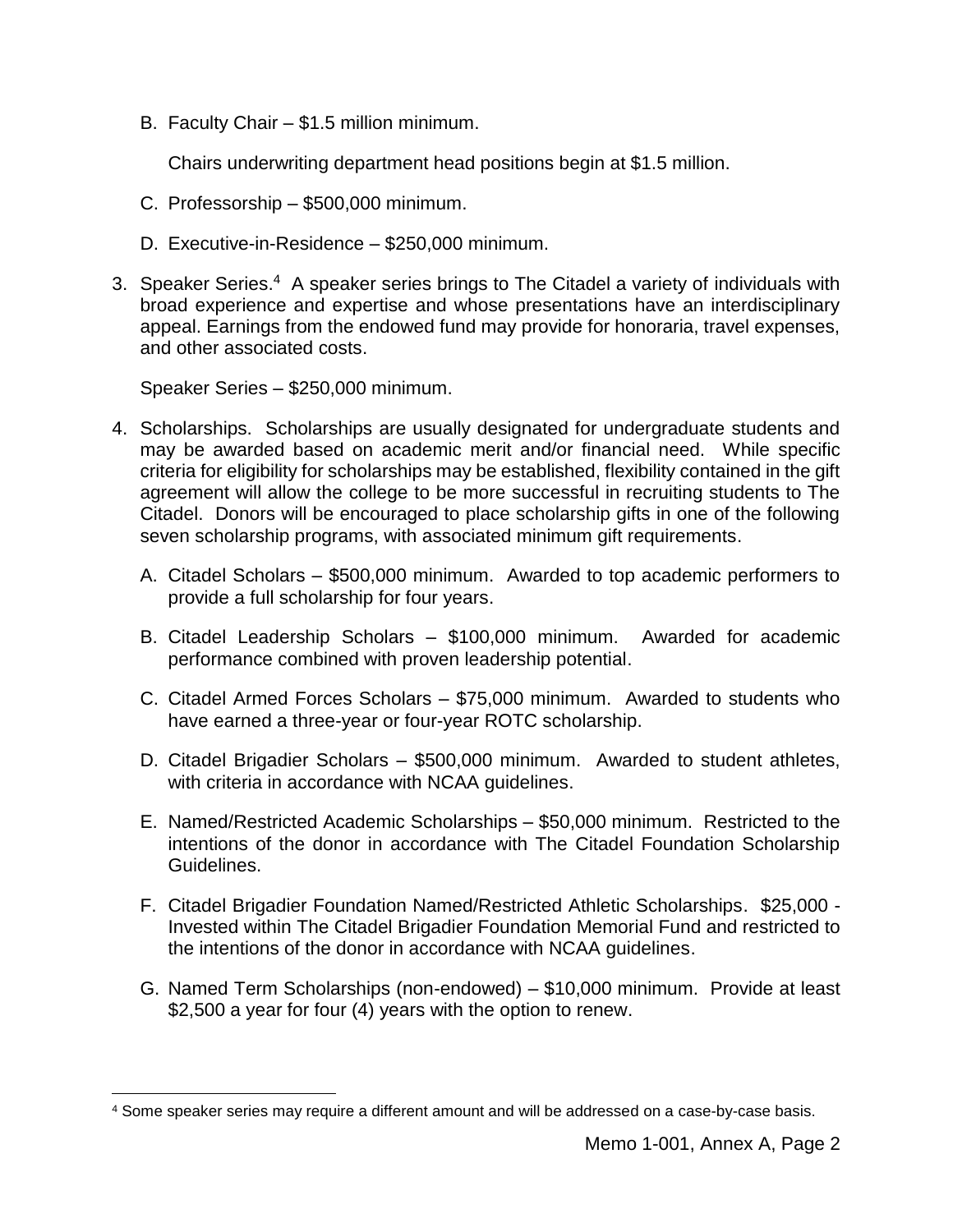5. Endowed Program Fund. Endowed program funds will be referred to by the name established by the donor in support of an academic discipline or program, classroom or other area enhancement, research, faculty development, or faculty and staff awards. All named endowed program funds must have approval of the Provost prior to acceptance of the gift.

Endowed Program Fund – minimum \$25,000 (specific amount contingent on mission and purpose of program).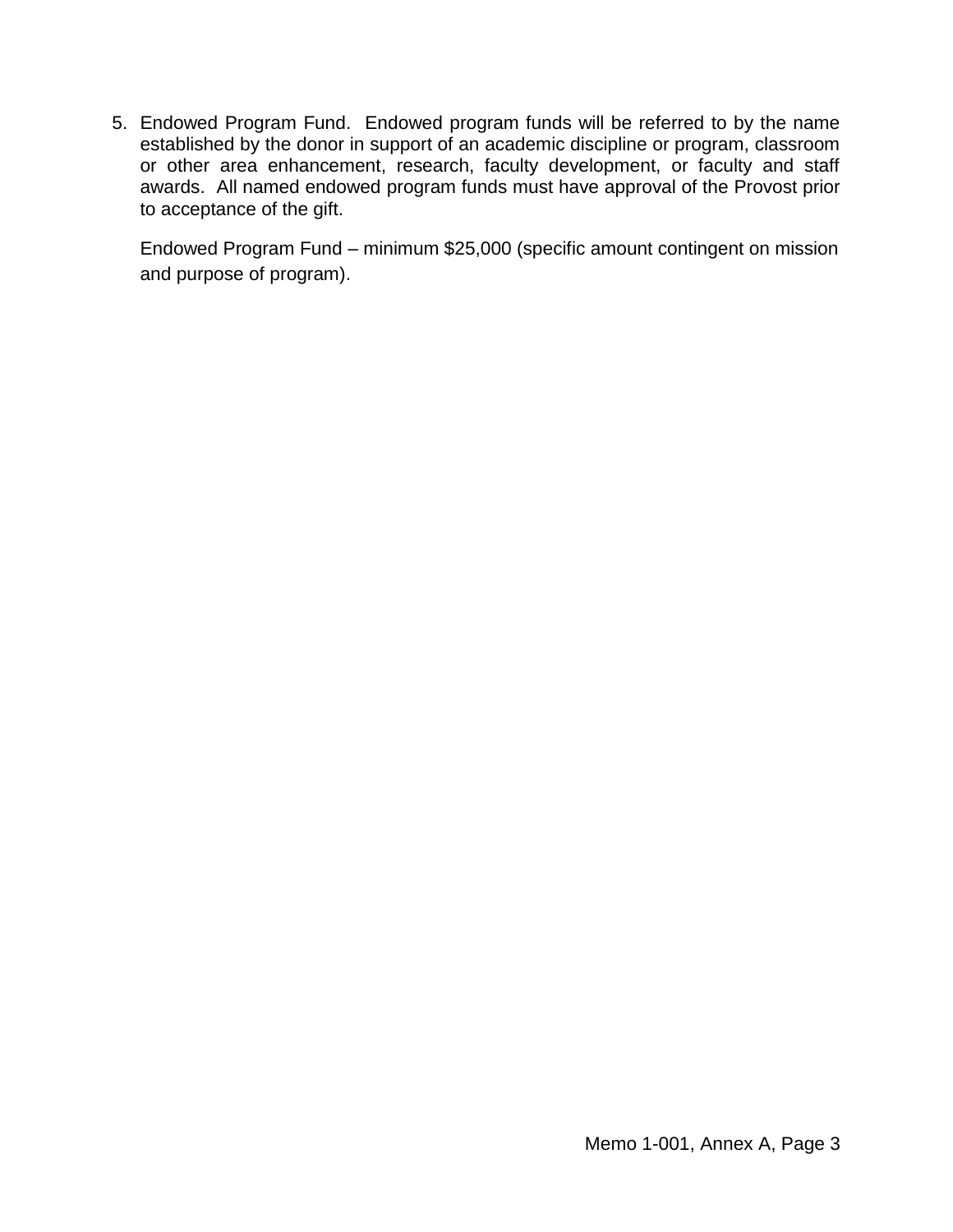#### **Annex B Naming Opportunities for Building/Facility Gifts**

- <span id="page-8-0"></span>1. Buildings & Structures. Under normal conditions, funds which have been given to name a building, area, or structure shall be: (a) restricted to the construction or refurbishment of the building or structure, and (b) be placed in a restricted endowment fund dedicated to the principal use of the building or area. Permanent naming of a building, structure, or area is contingent on the completion of the required gift. The naming of buildings, structures, or areas will be reviewed on a case-by-case basis. Construction will not begin on buildings dependent upon private funding until the cost of construction has been paid and endowed funds have been pledged over a payment period not to exceed five years. The following categories deal primarily with new buildings, structures, or areas. The naming of existing buildings will be addressed on a case-by-case basis in accordance with the State of South Carolina Heritage Act.
	- A. *Private* Funding of Buildings and Structures. If a new building is to be funded 100% from private funds, the gift to name the building must be *at least 60% of the total projected construction costs of the facility*. The gift should fund 50% of the construction budget as well as an endowment fund [*10% of total construction costs*] to provide for programs and maintenance of the facility.
	- B. *Private/Public* Funding of Buildings and Structures. If the new building is dependent upon a private funding component, the gift to name the building must be *at least 50% of the total dollars raised from private sources* to fund a portion of the construction budget as well as an endowment fund [*10% of total construction costs*] to provide for programs and maintenance of the facility.
	- C. *Public* Funding of Buildings and Structures. If the new building is constructed entirely from public funds, a private gift may still be used to establish a naming opportunity. The private gift to name the building should be *at least 50% of the total construction costs of the facility*. Typically, the gift will establish an endowment fund restricted for use of the programs and maintenance of the facility.
- 2. Academic Teaching Space.<sup>5</sup> Under normal conditions, funds that have been given to name a lab, auditorium, lecture hall, or classroom area shall be: (a) restricted to the construction or refurbishment of the area and (b) be placed in a restricted endowment fund dedicated to the principal use of the lab/classroom. Lab, auditorium, lecture hall, or classroom naming opportunities may be reviewed on a case-by-case basis. Typically the minimum amounts necessary to name an area of this type are as follows.
	- A. Named Laboratory and Fund \$250,000 \$500,000.
	- B. Named Laboratory and Fund (Renovation or New Construction) \$500,000.
	- C. Named Auditorium and Fund \$250,000 \$500,000.

 $\overline{a}$ 

D. Named Auditorium and Fund (Renovation or New Construction) – \$500,000.

<sup>5</sup> Some academic teaching spaces may require a different amount and will be addressed on a case-bycase basis.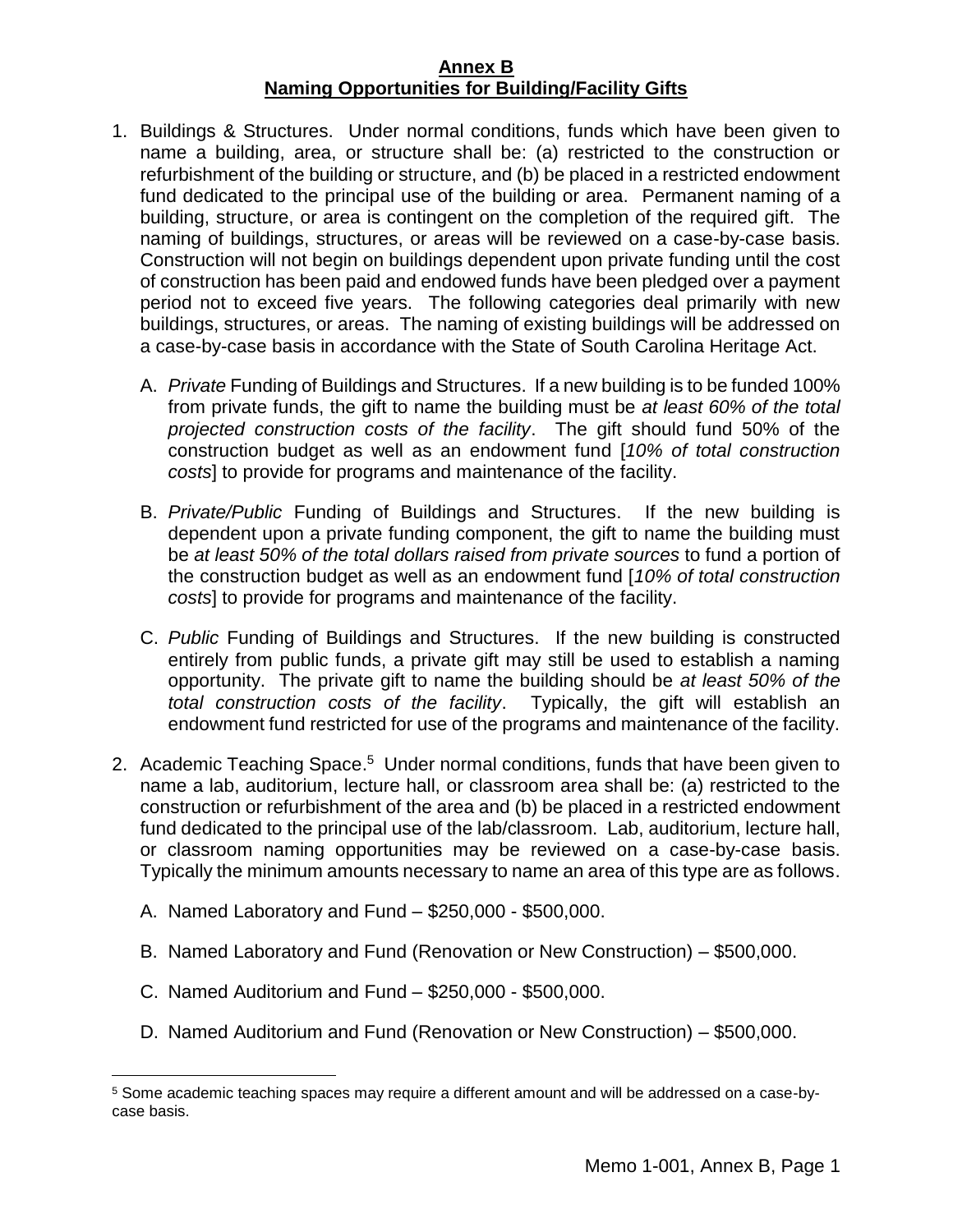- E. Named Lecture Hall and Fund \$100,000 \$250,000.
- F. Named Lecture Hall and Fund (Renovation or New Construction) \$250,000.
- G. Named Classroom and Fund \$50,000.
- H. Named Classroom and Fund (Renovation or New Construction) \$75,000.
- 3. Non-teaching Rooms. Funds that have been given to name an office, work room, conference room, balcony, portal, veranda, deck, or other similar space shall be: (a) restricted to the construction or refurbishment of the area and (b) support the particular department where the space is located. These non-teaching room naming opportunities may be reviewed on a case-by-case basis. Typically the minimum amount necessary to name an area of this type is as follows

Named Non-teaching Room – \$10,000 minimum gift requirement.

4. Rooms in Barracks. Funds that have been given to name a room in a barracks will be restricted to the deferred maintenance endowment at The Citadel Foundation. This fund provides for the long-term maintenance and repair of all campus facilities and property. Room plaques will be consistent with other recognition in buildings on campus.

Named Room in Barracks – \$10,000 minimum gift requirement.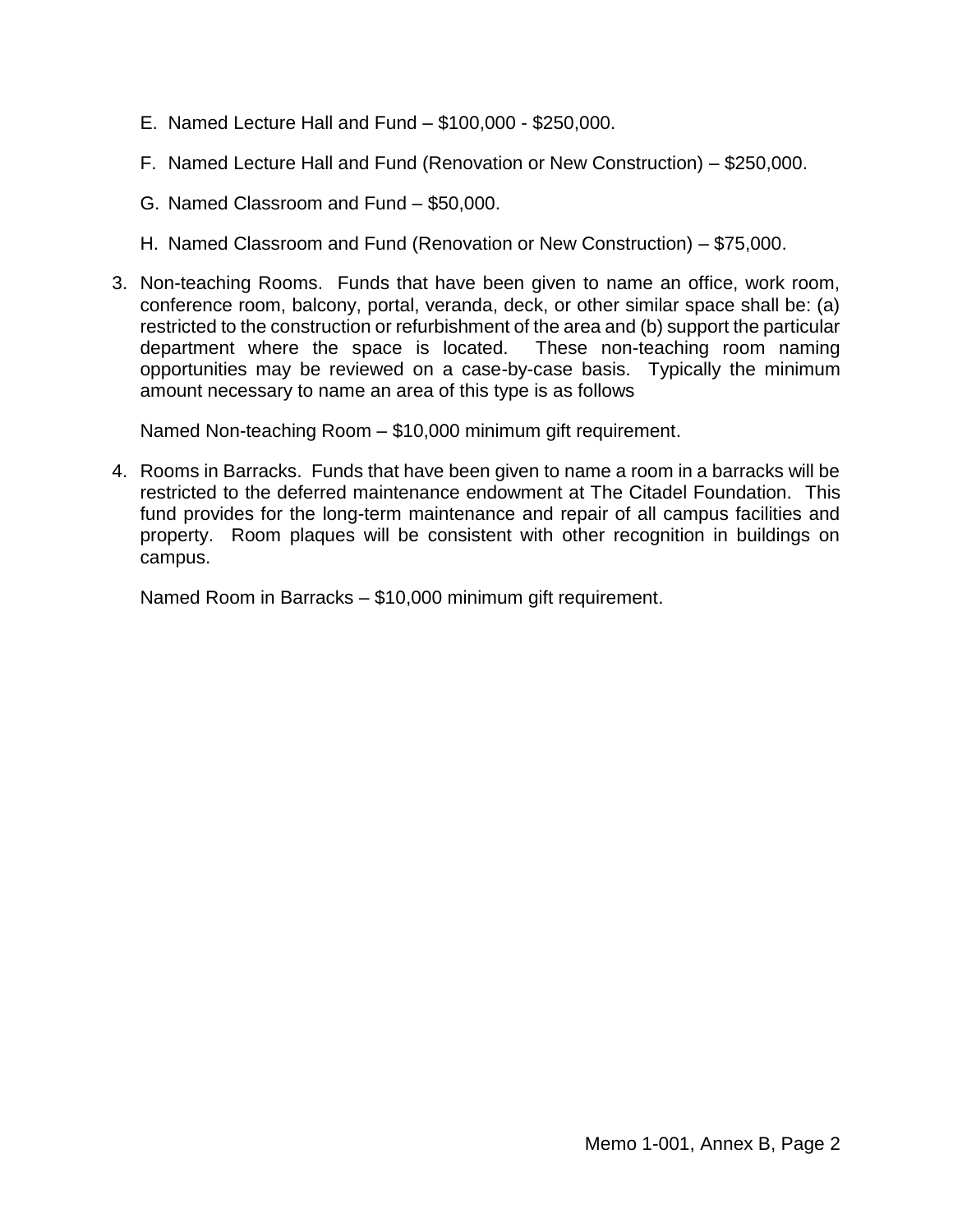#### **Annex C Naming Opportunities for In-Kind Material and Equipment Gifts**

- <span id="page-10-0"></span>1. The Citadel Museum. The Director of the Daniel Library will administer, care for, and conserve the display of gifts and artifacts contributed to the museum. Not all proposed gifts are guaranteed acceptance or display space. The Artifact Acceptance Committee, under the leadership of the Director of the Museum, must approve all artifact gifts prior to the transfer of ownership. For a named display, the total value of donated items must meet the \$25,000 minimum naming opportunity gift requirements established in this policy. The Artifact Acceptance Committee may recommend a naming opportunity be established for the donor. Recommendations for recognition shall be made to the Naming Opportunities Committee.
- 2. Daniel Library. The Director of the Daniel Library will administer the acceptance of books, journals, maps, portraits, murals, or other materials of significant intellectual, historical, or cultural value donated to the library and the display of certain materials on a rotating basis, as space is available. Not all proposed gifts are guaranteed acceptance or display space. The Collections Acceptance Committee, under the leadership of the Director of the Library, must approve all proposed library gifts prior to the transfer of ownership. In keeping with the minimum gift requirements established in this policy, the Collections Acceptance Committee may recommend a naming opportunity be established for the donor. Recommendations for recognition shall be made to the Naming Opportunities Committee. Regarding the Daniel Library portraits, consistent with guidelines set forth by The Citadel Board of Visitors and the existing portraits of the Board of Visitors Chairmen in the Daniel Library, the dimensions of the portrait without the frame shall not exceed 2'1" x 2'6." The exterior dimensions of the frame are not to exceed 2'6  $\frac{1}{2}$ " x 2'11  $\frac{1}{2}$ ", and the style of the frame shall be consistent with the other frames.
- 3. Equipment. Gifts of equipment or material goods by individuals, corporations, and other organizations can have a tremendously positive impact on academic life at The Citadel. However, not all proposed gifts of equipment or material goods fall within the scope of use for the college in its mission. Therefore, not all proposed gifts are guaranteed acceptance. The Equipment Acceptance Committee, under the leadership of the Associate Vice President for Academic Affairs, must approve all proposed gifts of information technology or academically related equipment and furnishings prior to the transfer of ownership. An Equipment Sub-committee, under the leadership of the Vice President for Facilities and Engineering, must approve all proposed gifts of non-academic items such as cars, boats, furniture, trees, other equipment or material goods prior to the transfer of ownership. In keeping with the gift values established in this policy, the Equipment Acceptance Committee may recommend a naming opportunity be established for the donor. Recommendations for recognition shall be made to the Naming Opportunities Committee.
- 4. Construction-Related Gifts. Gifts of material or services by individuals, corporations, and other organizations can have a tremendously positive impact on academic life at The Citadel. However, not all proposed in-kind gifts related to construction of facilities fall within the scope of use for the college in its mission. Therefore, not all proposed in-kind material, equipment, or services gifts are guaranteed acceptance. The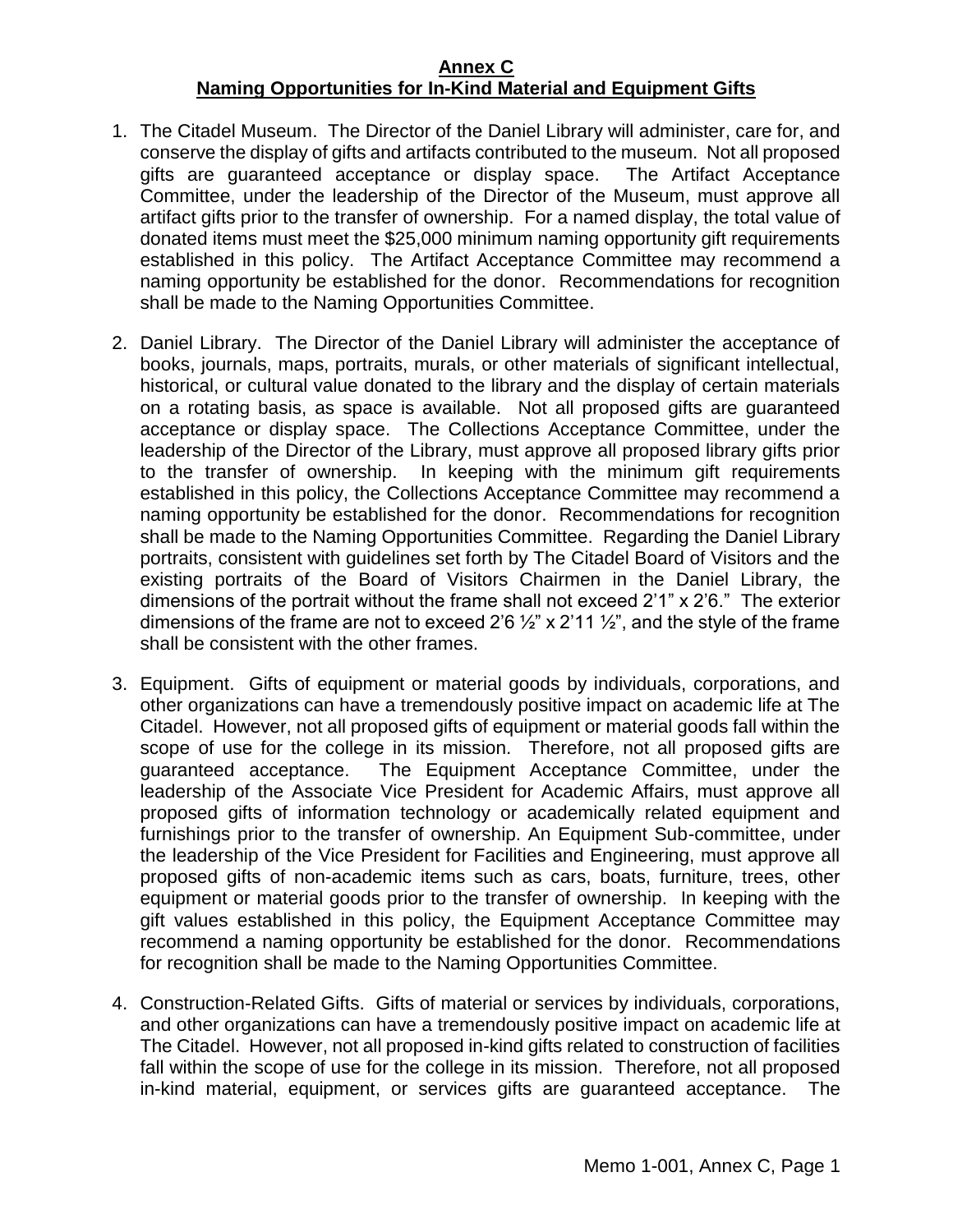Construction Gifts Committee, under the leadership of the Vice President for Facilities and Engineering, must approve all proposed gifts related to new construction or renovation of existing facilities at The Citadel. Construction-related gifts are covered by policies established by the State of South Carolina and will follow all guidelines established in the State Manual for Planning and Execution of Permanent Improvements. Such gifts require an extensive documentation and review by the State of South Carolina. In keeping with the gift values established in this policy, the Construction-Related Gifts Committee may recommend a naming opportunity be established for the donor. Recommendations for recognition shall be made to the Naming Opportunities Committee.

The Vice President of Donor Relations of The Citadel Foundation shall be involved at the schematic drawing phase for renovations and/or new construction in order to:

- A. Incorporate a plan for donor recognition signage and materials into the drawings and final plan.
- B. Retain an expert in donor recognition to assist in budgeting and planning for placement, size, and design of recognition materials (for example, Daniel Library renovation, Capers Hall rebuild, *etc.*).
- C. Plan for the creation of collateral materials to market those opportunities.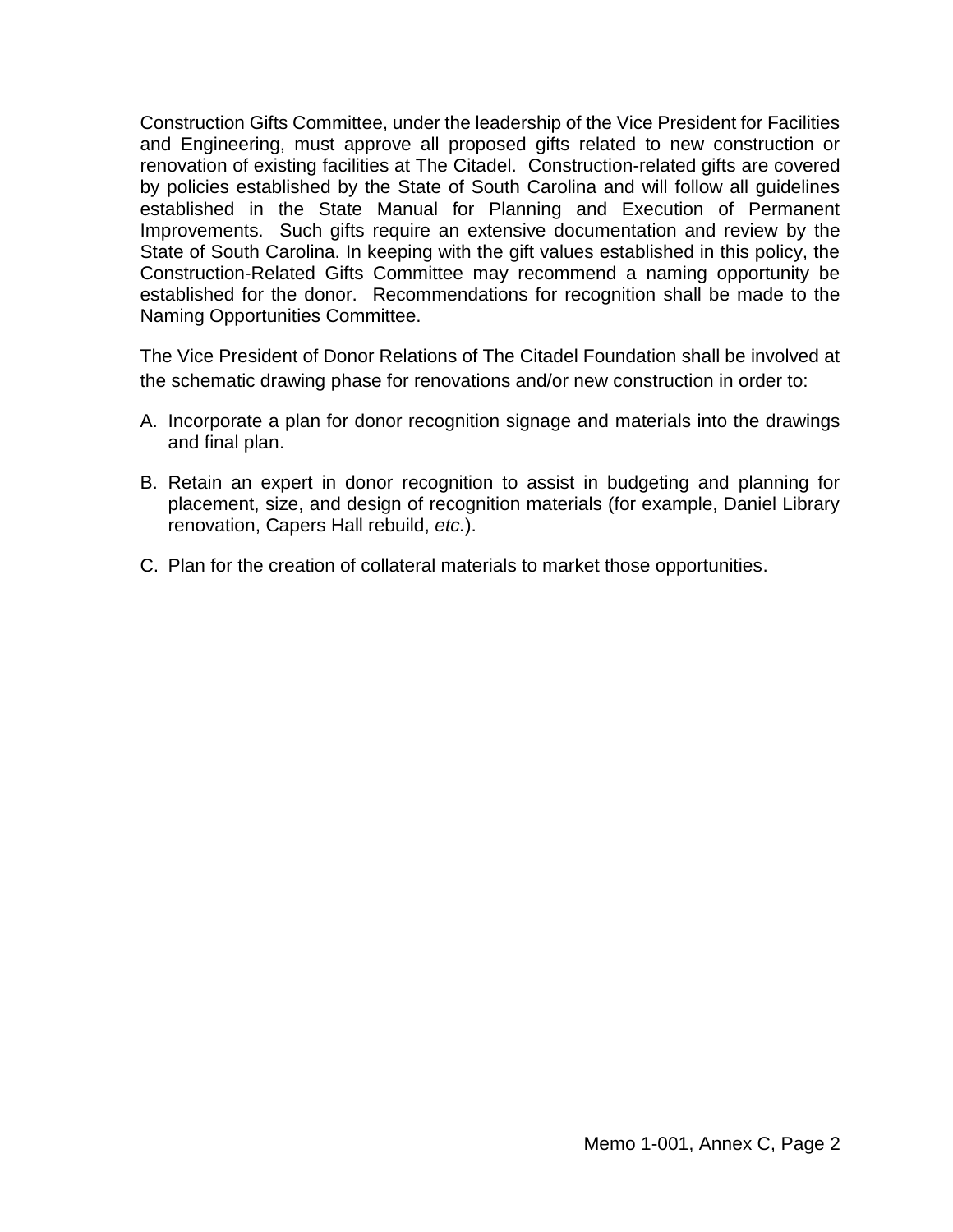### **Annex D Naming Opportunities for Memorial and other Special Named Gifts**

<span id="page-12-0"></span>1. Holliday Alumni Center. Donors may be memorialized in the courtyard of the Holliday Alumni Center by means of a Citadel Alumni Association brick placed in the Alumni Courtyard.

Named Brick – \$275.

- 2. Special Naming and Memorial Opportunities. From time to time, an individual, group (*i.e.*, a Class Reunion Campaign committee), or organization may wish to create a naming opportunity, including but not limited to all portraits and statues of individuals to be displayed in any Citadel building or on campus not outlined in this policy. In these instances, the individual, group, or organization is required to complete a New Naming Opportunity Request Form and submit it to the Naming Opportunities Committee for approval. The Naming Opportunities Committee is composed of the Provost, Senior Vice President for Operations and Administration, Vice President for Finance and Business, Vice President for Facilities and Engineering, Chief Executive Officer of The Citadel Foundation, and Vice President of Donor Relations of The Citadel Foundation. The Naming Opportunities Committee may make recommendations to the President to name facilities, structures, or areas in honor or memory of individuals who have distinguished themselves in their service to the college. With this in mind and upon recommendation by the President, The Citadel Board of Visitors may approve the naming of a structure, facility, or area on campus.
- 3. Summerall Field. The exception to the aforementioned potential named areas on campus is Summerall Field; there is a moratorium on any future naming opportunities such as trees, benches, monuments, plaques, *etc*. on this specific area of campus. In rare instances, the exceptions to the moratorium are subject to approval.